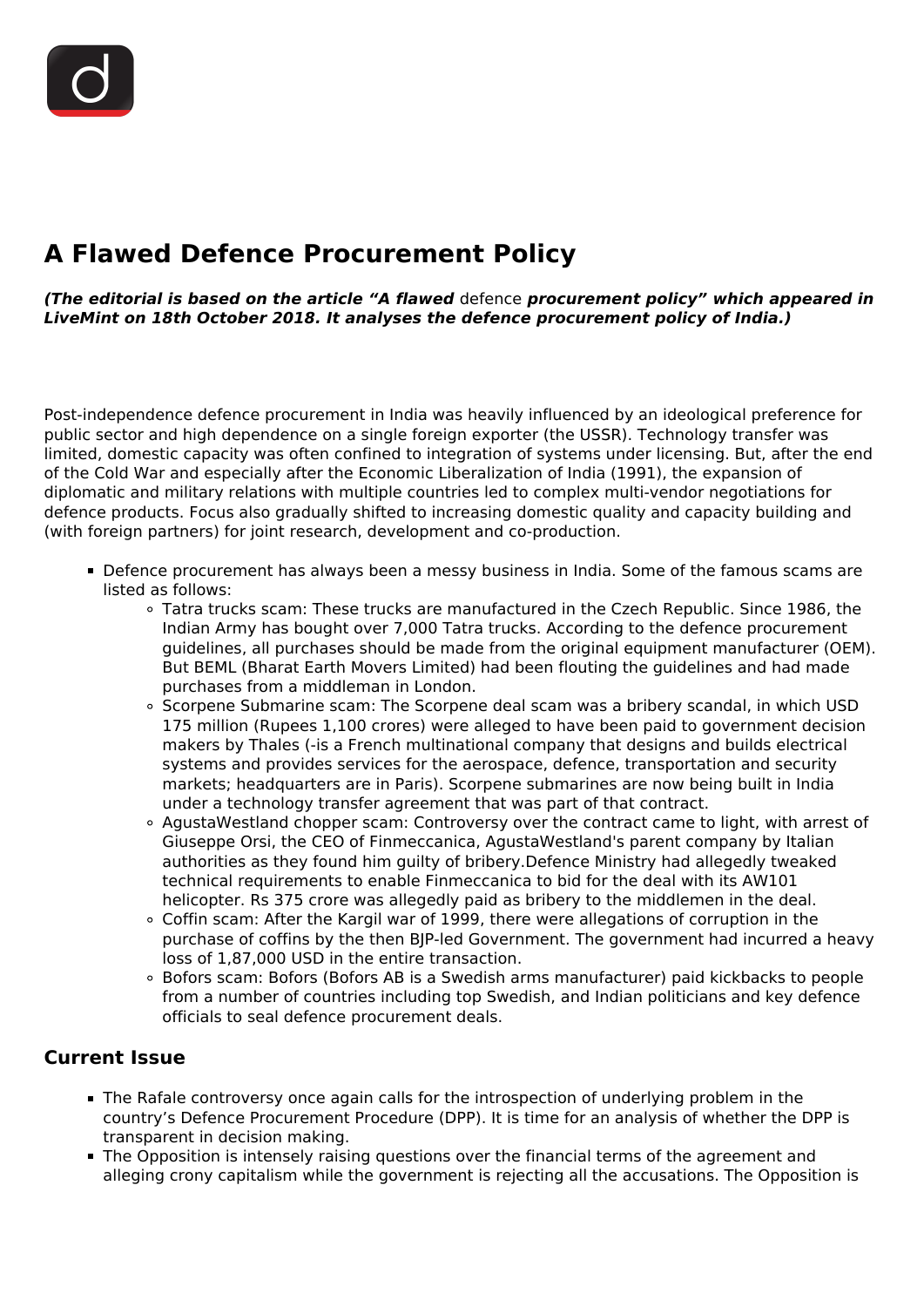also claiming that there is no transparency in the deal with Reliance Defence, and that the company will be a key financial beneficiary at the expense of the state-owned Hindustan Aeronautics Limited (HAL).

## **Background**

- The Union Government released Defence Procurement Procedure in the year 2016, which replaced the Defence Procurement Policy of 2013.
- This was based on the recommendations of Dhirendra Singh committee which was appointed for the review of DPP 2013.
- The DPP 2016 was streamlined with a focus on indigenously designed, developed and manufactured weapon systems.
- It also added an additional category "Buy (Indian-IDDM)" i.e Indigenously Designed, Developed and Manufactured, as the most preferred way of defence goods acquisition. Outright purchase of equipment and procurements under this scheme are categorized as Buy (Indian- IDDM).
- This category refers to the procurement from an Indian vendor of either products that have been indigenously designed, developed and manufactured with a minimum of 40% indigenous content or products having 60% of it on a cost basis but not designed and developed indigenously.
- The policy has also significantly liberalised the offset liability for foreign vendors, which makes it compulsory for companies to invest, or source, at least 30% of the contract value in India.
- While offset was compulsory for all contracts more than 300 crore earlier, the minimum contract value has now been increased to 2000 crores.
- Capital acquisition scheme was classified into 3 main categories:
	- Buy and Make scheme: Here the procurements are categorized as Buy and Make, and Buy and Make (Indian).
	- Make scheme: For developing long term defence capabilities. (Make II procedure amended the original Make procedure in DPP 2016 for enabling greater participation of industry.)
	- Buy scheme: Direct purchase of equipment and procurements under this scheme are categorized as Buy (Indian- IDDM), Buy(Global).
- This DPP allowed the Defence Acquisition Council to take a "fast-track" route to acquire weapons, something which was limited to only the armed forces till now.

## **Flaws in DPP 2016**

- Offset requirements under the DPP are not helping it achieve its goal. (Offsets are a portion of a contracted price with a foreign supplier that must be re-invested in the Indian defence sector, or against which the government can purchase technology.)
- Besides, the recent Rafale controversy is the symptom of a larger underlying problem in decisionmaking, transparency and consistency of public policy.
- The DPP even seems to indicate that the foreign supplier has complete discretion on choice of the Indian offset partner (IOP). If assumed it to be true, it would result in a moral hazard at the outset and, by extension, would permit the Indian government to avoid public procurement rules when taxpayer money is routed through a foreign supplier towards "offsets".
- While the procurement policy recognizes the need for domestic private partnership, it does not mandate a fair and diverse procurement process for offsets. Given the large contract values involved, this makes it likely that foreign suppliers will partner with just one or two large industrial groups to discharge their offset obligations.
- **Lack of transparency in procurement contracts is another big drawback.**

### **Way Forward**

- Under Indian law, government procurement is treated as distribution of largesse by the state and, hence, must be fair, transparent and equitable—there can be no favouritism or nepotism in the award of public contracts.
- **Regulations that restrict foreign investments in the defence sector also require a dose of reform.**
- In the interest of fairness, foreign suppliers should be free to invest in India, yet at the same time, offset investments/procurement must be subject to safeguards along the lines of those that govern public procurement, because after all, they are expending public funds.